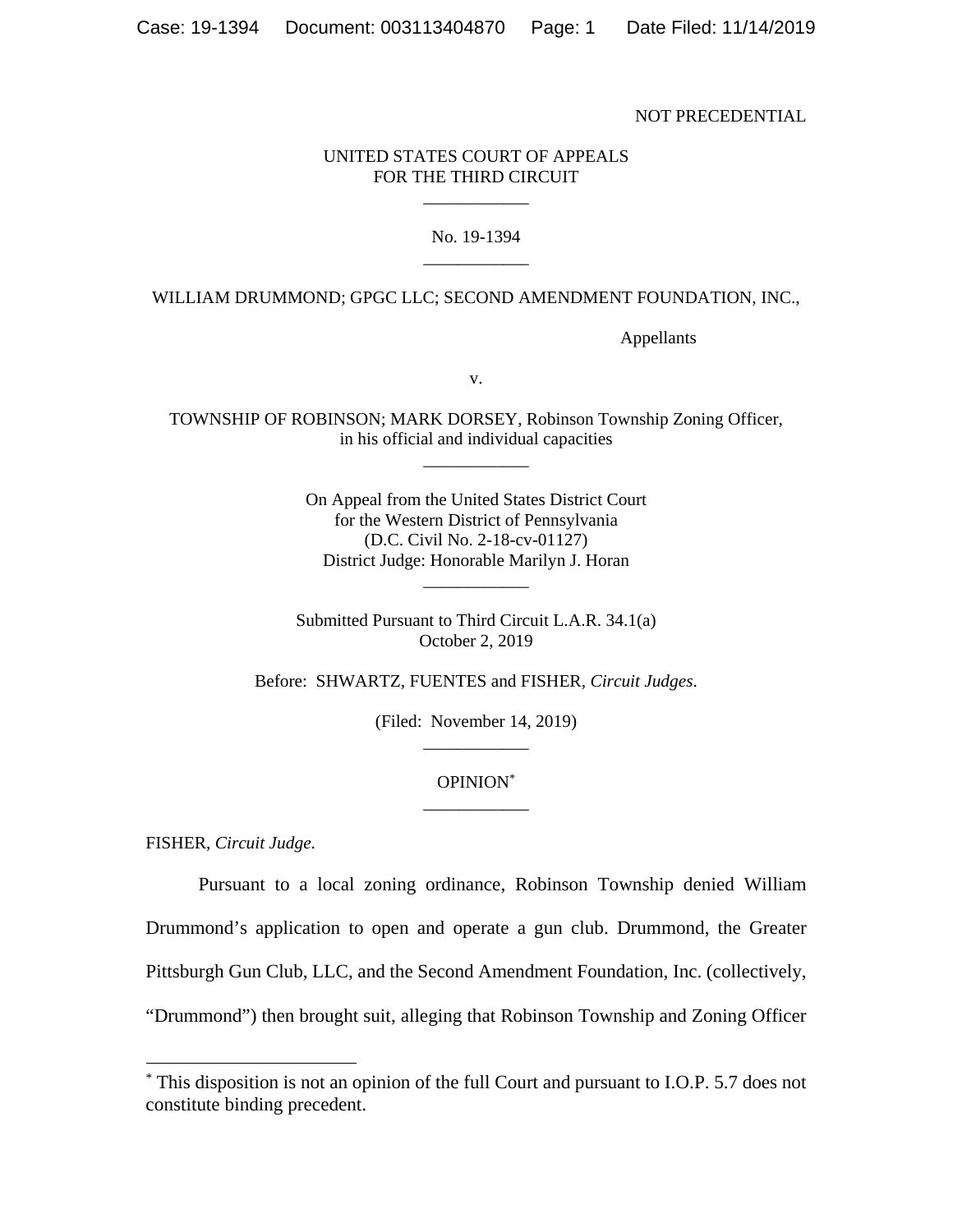Mark Dorsey (collectively, the "Township") had infringed their Second and Fourteenth Amendment rights.

The District Court granted the Township's motion to dismiss, and it denied Drummond's request for a preliminary injunction as moot. We will vacate and remand for further proceedings with respect to the facial Second Amendment challenges contained in Counts I and  $II<sup>1</sup>$  and the request for a preliminary injunction. We will affirm the District Court's judgment in all other respects.<sup>2</sup>

Second Amendment challenges are evaluated using a two-step framework.<sup>3</sup> First, courts must "ask whether the challenged law imposes a burden on conduct falling within the scope of the Second Amendment's guarantee."<sup>4</sup> Then, if the law imposes such a burden, courts must evaluate it "under some form of means-end scrutiny."<sup>5</sup> Drummond argues that the District Court erred in holding, at Step One, that Sections 601 and 311(D) of the Robinson Township Zoning Ordinance do not burden his Second Amendment rights and that, as a result, the District Court also erred by failing to reach Step Two.

-

<sup>&</sup>lt;sup>1</sup> Counts I, II, and III also contain as-applied Second Amendment challenges to the zoning ordinance. The District Court properly held that as-applied challenges are not ripe until the plaintiff "give[s] the local zoning hearing board the opportunity to review the zoning officer's decision." J.A. 17. Because Drummond has not done so, we will affirm the dismissal of the as-applied challenges.

<sup>&</sup>lt;sup>2</sup> The District Court had jurisdiction pursuant to 28 U.S.C. § 1331. We have jurisdiction pursuant to 28 U.S.C. §§ 1291 and 1292(a)(1). "[T]he District Court's decision on a motion to dismiss" is reviewed *de novo*. *Taksir v. Vanguard Grp.*, 903 F.3d 95, 96 (3d Cir. 2018). "With respect to the denial of a preliminary injunction, we review findings of fact for clear error, legal conclusions *de novo*, and the decision to grant or deny the injunction for an abuse of discretion." *Holland v. Rosen*, 895 F.3d 272, 285 (3d Cir. 2018).

<sup>3</sup> *United States v. Marzzarella*, 614 F.3d 85, 89 (3d Cir. 2010).

 $^{4}$  *Id.* 

<sup>5</sup> *Id.*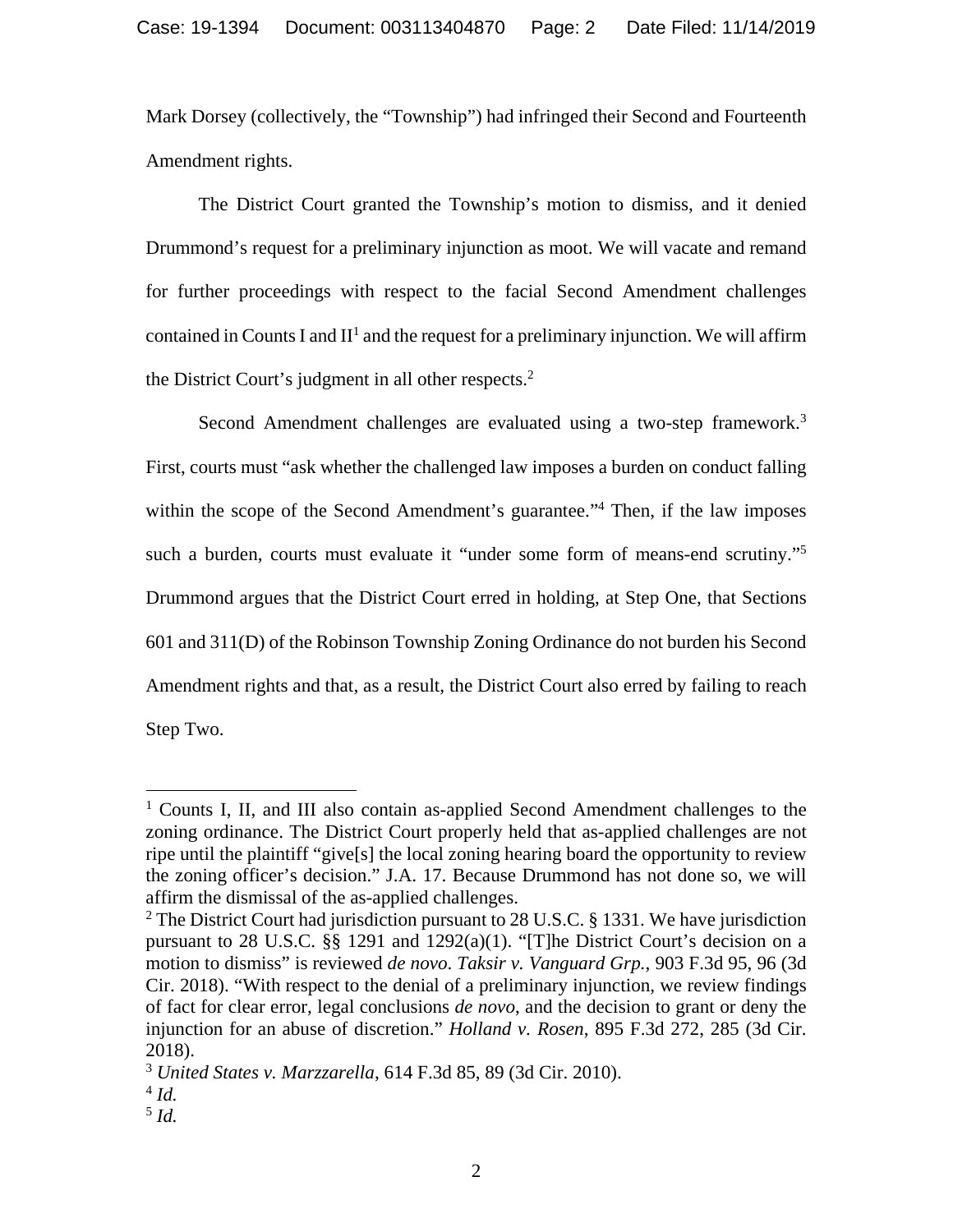"In order to uphold the constitutionality of a law imposing a condition on the commercial sale of firearms, a court necessarily must examine the nature and extent of the imposed condition."6 The District Court determined, at *Marzzarella* Step One, that the nature and extent of Sections 601 and 311(D) of the Robinson Township Zoning Ordinance do not substantially burden Second Amendment rights because they leave open alternative channels for law-abiding citizens to acquire a firearm or maintain proficiency in the use of firearms through use of a time, place, and manner test.

We agree with Drummond that this was error. The District Court essentially collapsed the two-step *Marzzarella* test when it used a time, place, and manner test to evaluate the Step One inquiry—whether the law places a burden on Second Amendment rights. *Marzzarella* demonstrates that in determining whether the law places a burden on Second Amendment rights, a textual and historical analysis is required.7 This analysis should apply the textual and historical understanding of the Second Amendment as enunciated in *Heller* to the conduct at issue: acquiring firearms and maintaining proficiency in their use.<sup>8</sup> A time, place, and manner test is not an

-

<sup>6</sup> *Id.* at 92 n.8.

<sup>7</sup> *Id.* at 89-93. ("Our threshold inquiry, then, is whether § 922(k) regulates conduct that falls within the scope of the Second Amendment. . . . In defining the Second Amendment, the Supreme Court began by analyzing the text . . . ."; "This reading is also consistent with the historical approach *Heller* used to define the scope of the right.  $\ldots$ ").

<sup>8</sup> *See District of Columbia v. Heller*, 554 U.S. 570, 579-619 (2008). Our sister circuits have conducted such an analysis and their opinions are illustrative. *See, e.g.*, *Teixeira v. Cty. of Alameda*, 873 F.3d 670, 677 (9th Cir. 2017) ("[T]he core Second Amendment right to keep and bear arms for self-defense 'wouldn't mean much' without the ability to acquire arms. (quoting *Ezell v. City of Chicago*, 651 F.3d 684, 704 (7th Cir. 2011))); *Ezell*, 651 F.3d at 708 ("[T]he right to maintain proficiency in firearm use [is] an important corollary to the meaningful exercise of the core right to possess firearms for self-defense.").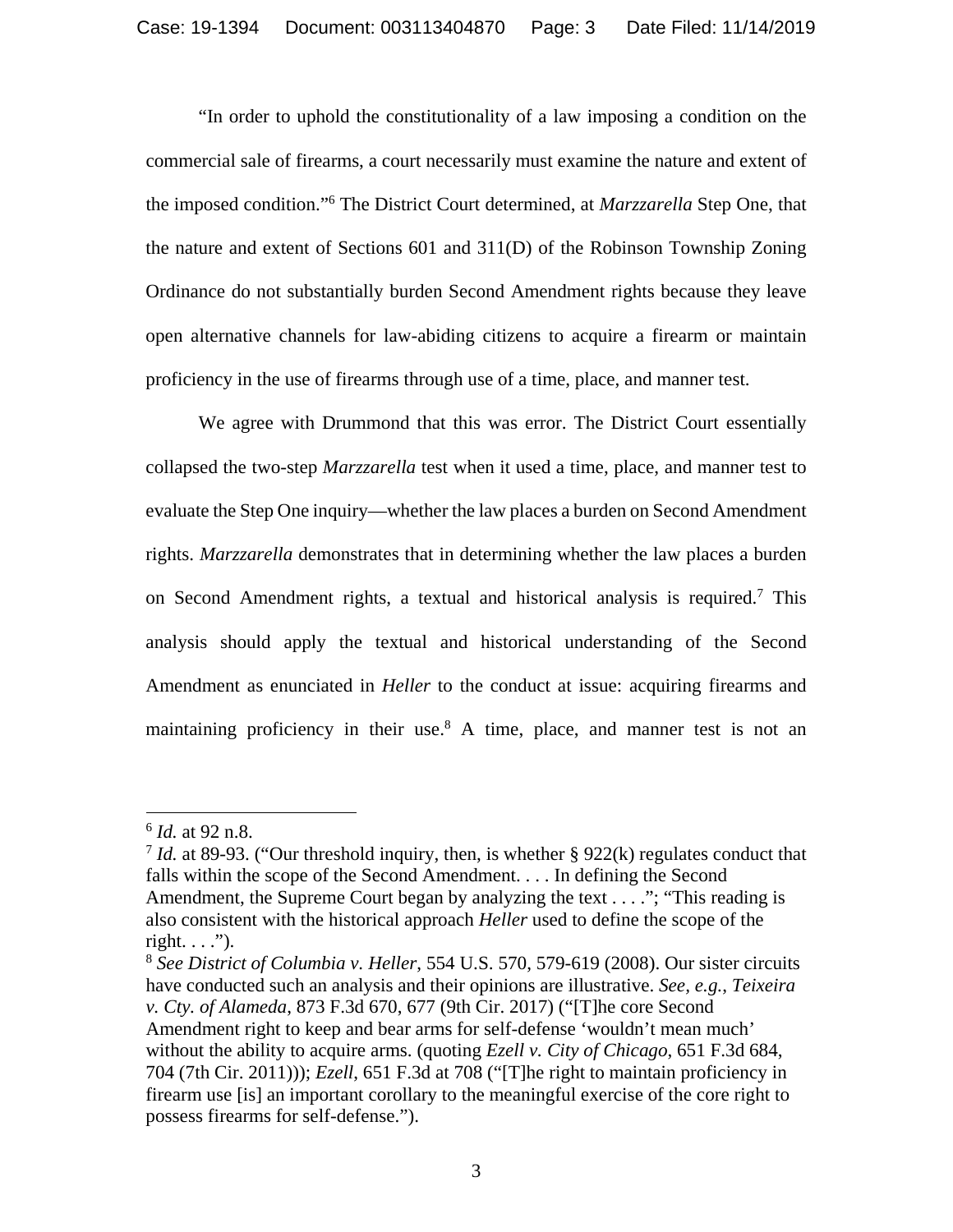appropriate means to determine, at Step One, whether a burden has been placed on Second Amendment rights, and is instead appropriate under the Step Two inquiry.<sup>9</sup> The District Court erred when it did not perform a textual and historical analysis, but rather skipped ahead to the time, place, and manner question.

Drummond's remaining constitutional arguments fail. The zoning officer's conduct did not violate his Fourteenth Amendment rights to substantive due process because the zoning officer's conduct is not conscience-shocking. Stalling, delay, and failure to notify about meetings do not rise to the level of the "most egregious" official conduct, which is required in order to shock the conscience.<sup>10</sup>

Section 601 does not violate the Fourteenth Amendment's Equal Protection Clause by requiring gun clubs to operate as nonprofits while allowing other businesses within the zoning district to operate for a profit. Because gun clubs are not a protected class under the Equal Protection Clause, the ordinance is subject to only rational-basis review.11 The profit versus nonprofit distinction in Section 601 bears a rational relationship to the Township's permissible objective of nuisance prevention because the commercial nature of a shooting range is reasonably related to the intensity of land use and the impact that such use may have on neighboring properties.

-

<sup>9</sup> *Marzzarella*, 614 F.3d at 95-99 (borrowing from First Amendment time, place, and manner analysis in determining appropriate level of scrutiny).

<sup>10</sup> *Eichenlaub v. Township of Indiana*, 385 F.3d 274, 285 (3d Cir. 2004) (quoting *United Artists Theatre Circuit, Inc. v. Township of Warrington*, 316 F.3d 392, 399 (3d Cir. 2003)).

<sup>11</sup> *Congregation Kol Ami v. Abington Township*, 309 F.3d 120, 133 (3d Cir. 2002) ("[L]and use ordinances that do not classify by race, alienage, or national origin, will survive an attack based on the Equal Protection Clause if the law is 'reasonable, not arbitrary' and bears 'a rational relationship to a (permissible) state objective.'" (quoting *Village of Belle Terre v. Boraas*, 416 U.S. 1, 9 (1974))).